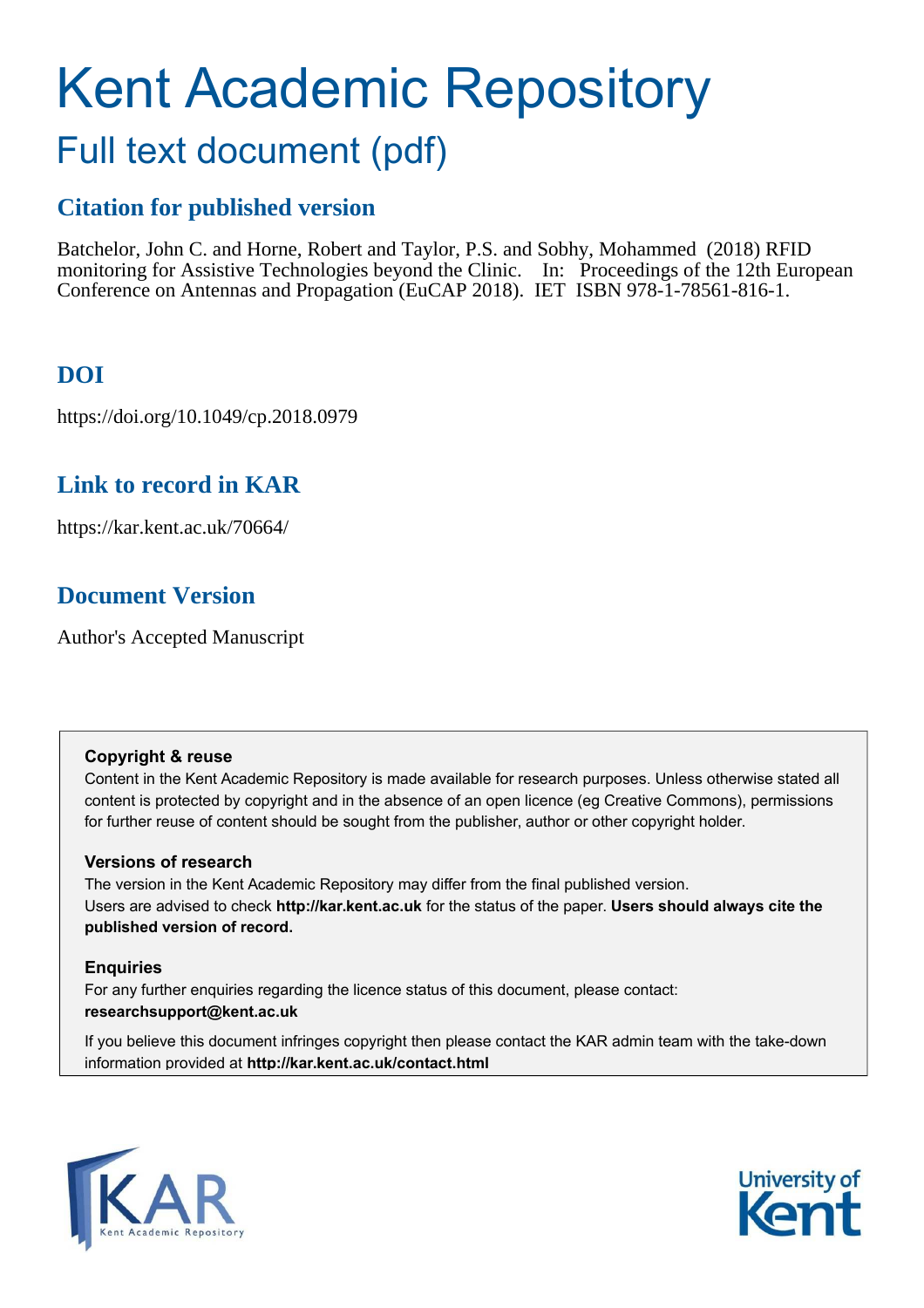## RFID monitoring for Assistive Technologies beyond the Clinic

J.C. Batchelor, R.J. Horne, P.S. Taylor, M.I. Sobhy

School of Engineering, The University of Kent, Canterbury, j.c.batchelor@kent.ac.uk

Abstract-A UHF RFID tilt angle and location sensing **system is described for tracking users of assistive or rehabilitative technologies in their homes. Results show 3-axis accelerometer angles can be read at 10 Hz, and location within a room can be determined within 0.5 m resolution. A skinmounted microstrip patch antenna is proposed for the RFID communications and power harvesting.** 

*Index Terms*—epidermal antenna, RFID sensing, UHF **RFID Antenna.**

#### I. INTRODUCTION

When a user of Assistive or Rehabilitative Technology (ART) is given new equipment for use at home or outside, clinical professionals currently have very little data about how regularly or effectively the equipment is used. This is sub-optimal for the user and an inefficient use of healthcare resources [1].

AART-BC is a funded project comprising RFID and antennas researchers together with partners specializing in Biomedical Engineering, Rehabilitation, Biomechanics and Orthopedic technologies. The focus of the RFID tag antenna work is to provide a skin-mountable wireless system to determine a user's position and movement data within the wireless coverage footprint. Additionally, metal mounted tags are being created for integration directly into ART equipment such as walking frames to locate the equipment relative to the user. The tags also offer additional functionality including 3-axis accelerometer data which is communicated by the UHF RFID link to a ceiling mounted reader. Powering the sensing electronics requires the implementation of RF energy harvesting on the tag. This paper outlines the multidisciplinary work to create a low energy, long-term UHF RFID sensing platform for mounting on skin to provide information for clinicians, carers, and endusers.

#### II. AART-BC RFID WIRELESS MONITORING SYSTEM

Patch-based sensors to mount on the user's skin are being created to communicate with commercial-off-the-shelf (COTS) smart beam switching UHF RFID readers. This will enable indoor location of identifiable tags to be tracked over time.

The reader is a ceiling mounted Impinj xArray Rain RFID Gateway, which provides 52 switched beams to calculate *x* and *y* floor position with a stated lowest accuracy of 1.5 m [2]. When mounted at 2.6 m (domestic ceiling height), positional accuracies of 0.5 m or better are obtained

within a coverage radius of 3 m, making it suitable for tracking of a user's general position in relation to tagged assistive equipment.

The accelerometer epidermal tags will enable the assessment of small-scale movements and limb tremors in addition to the larger scale positional information available from the switched beam reader. The need for routine battery recharge and replacement is eliminated through the exploitation of passive backscatter based RFID for the communications links, with sensor system power obtained through RF energy harvesting. This allows the tags to be worn for extended periods without the need for removal or recharge.

#### III. SENSING TAG

The tag system schematic is shown in Fig. 1. There are 3 subsystems consisting of the UHF RFID communications link, an RF energy harvesting antenna and rectifying frontend, and a sensing system with a low power microcontroller. The sensing system and RFID transponder are powered by the energy harvester. The sensor implemented in this prototype was a MEMS accelerometer (ADXL345). Ultimately, flexible substrates will be used to fabricate the tag electronics, while the initial prototypes were created on 30 x 30 mm<sup>2</sup> PCBs, Fig. 2. Although they are not flexible, it is possible to encapsulate these small size boards within medical plasters without causing discomfort to the user.



Fig. 1. Schematic of tag system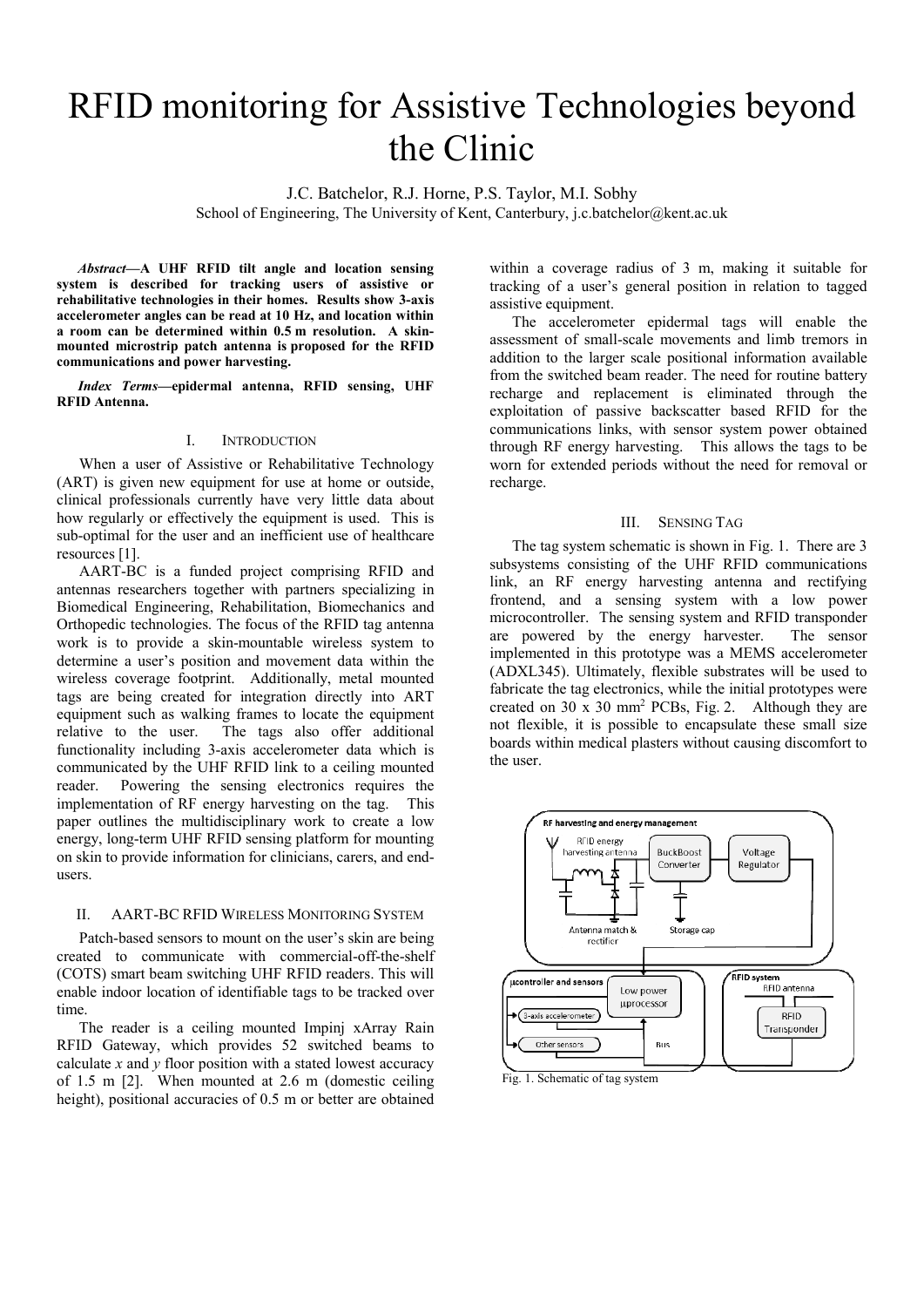Accelerometer data is streamed from the worn sensing tag to the ceiling mounted RFID reader. The xArray returns location data based on a 52 switched beam footprint which is generated by the provided 3 x 3 microstrip patch array. Tag *x-y* location accuracy is quoted by the manufacturers as 1.5 m, which is the width of the beams at the outer edges of the read zone. The data is communicated from the reader to a remote server via ethernet, for classification, storage and generation of notifications. For a reader mounted at 2.5 m ceiling height for a typical room, to cover a 6 x 6 m2 floor area, it is necessary for the wearable tags to have a 4 m read range. This is challenging for a passive skin-mounted tag as typically tissue loss reduces antenna gain to as low as -20 dBi. Even with low threshold power tag transponders, read range is limited to around 1 m [3] and [4].



Fig. 2. Tag energy harvesting and sensor system



Fig. 3. Slotted Microstrip Patch Antenna

#### IV. EPIDERMAL TAG ANTENNA

The tag antenna is a probe fed, reduced size slotted microstrip patch [5] on a flexible silicone substrate, Fig. 3. The antenna principal dimensions are given in Table I.

TABLE I PRINCIPAL PATCH DIMENSIONS

| All dimensions in mm |                |       |      |   |     |                              |
|----------------------|----------------|-------|------|---|-----|------------------------------|
|                      | $\mathfrak{a}$ | $L^2$ |      | W |     | $\epsilon_{\text{\tiny{r}}}$ |
| 85                   | 75             | 29.5  | 33.5 |   | 1.5 |                              |

The microstrip design was selected owing to the relatively low profile and the ability of the rear ground plane to screen the patch from the skin, offering significant efficiency improvements. The antenna was simulated with CST Microwave StudioÆ on a layered block phantom representing the arm, Fig. 4(a), resulting in a return loss of 25 dB, Fig. 4(b). The efficiency of the patch was simulated to be -4.4 dB, which compares well with reported typical values ranging from -13 to -20 dB for on-skin RFID antennas [3] and [4].



Fig. 4. (a) slotted patch antenna on layered arm phantom, layers represent skin, muscle, fat, bone. (b) Simulated S11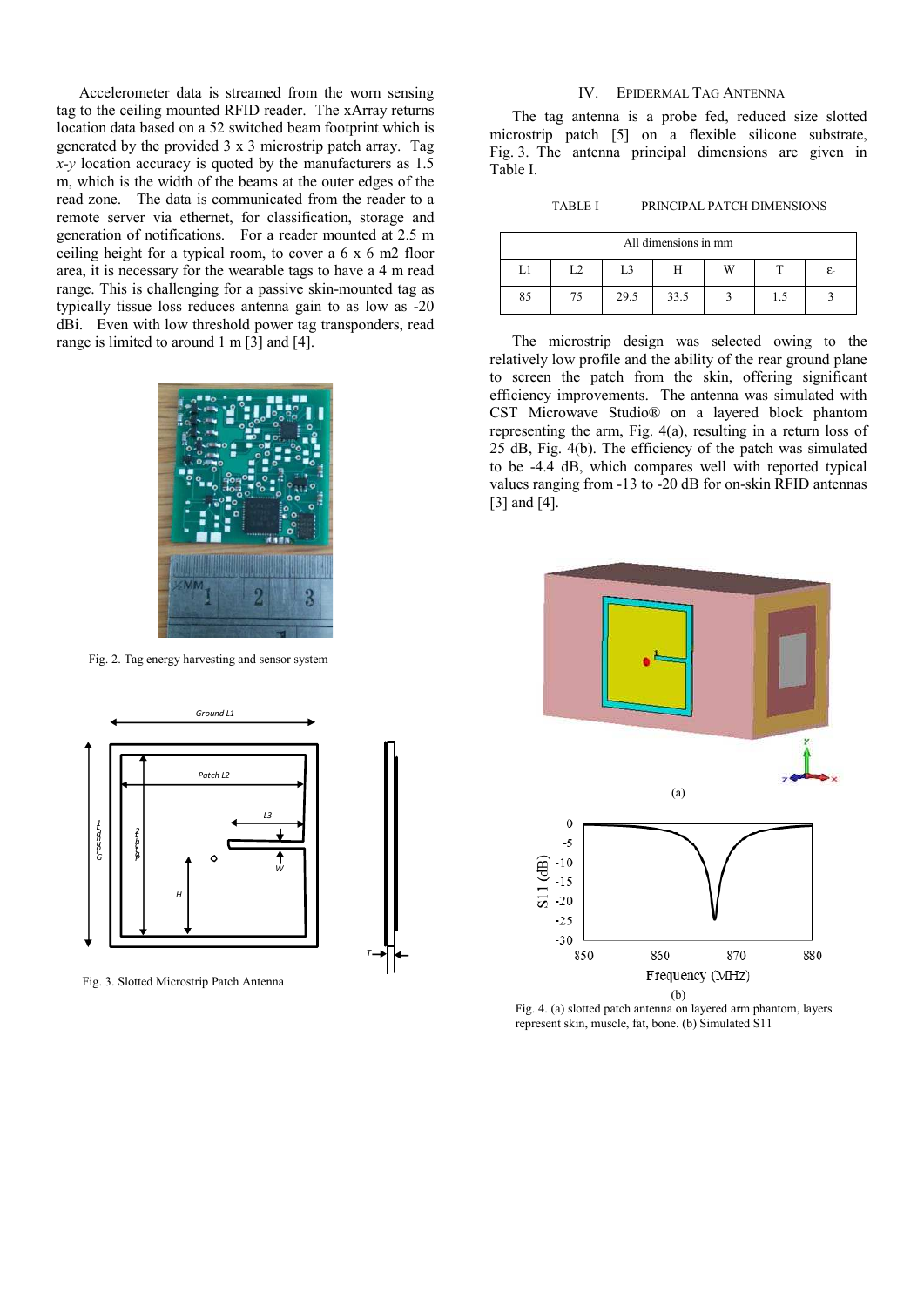The simulated antenna was found to offer a gain of 0.4 dBi with the radiation pattern shown in Fig. 5. The ground plane screen not only brings the benefit of isolating the antenna from tissue losses, but also reduces detuning caused by the variability in complex permittivity of human tissues. This has been observed to differ significantly over different users, mounting sites, and also with time [6].



Fig. 5. Simulated slotted patch radiation pattern (y-z plane).

#### V. MEASURED READ RANGE

The patch antenna of Fig. 3 was integrated with the system of Fig. 1 using the NXP SL3S4011 transponder chip (input impedance =  $13.8 - j210 \Omega$  at 868 MHz, and power assisted sensitivity  $= -23$  dBm). The accelerometer was an ADXL345 MEMS device. Conventional UHF RFID readers have sensitivities of around -70 dBm. This means that when active tags are used, a check should be made of whether the forward or reverse link will limit the overall link performance. However, as skin-mounted tags are inefficient compared to most antennas, it is found that the forward link usually will determine the read range despite the enhanced tag sensitivity offered by power assistance through energy harvesting or batteries. Overall read range was measured to be 5 m when the skin-mounted tags were interrogated by a reader with ERP of 2W at 868 MHz. This read range was determined to meet the requirement for the case of ceiling central mounted readers in domestic rooms.

#### VI. SENSING RESULTS

#### *A. Accelerometer Angles*

The fabricated flexible patch was attached to the forearm of a healthy volunteer to establish the read operation and the ability to stream data from the accelerometer. Two tests were carried out as indicated in Figs. 6(a) and (b), and the accelerometer values are given in Figs. 7(a) and (b). In both cases the arm was bent such that the angle *x* was predominantly altered, with some variation in angle *y* also occurring. The data rate was 10 Hz and the values in Fig. 7 were captured from the reader.

#### *B. Location*

The manufacturer quoted *x-y* positioning accuracy of the xArray reader is 1.5 m which is the worst case situation corresponding to the periphery of the read area. However, measurements of static and moving tags demonstrated the average accuracy to be closer to 45 cm.



Fig. 6. Mounted tag positions

In both the static and moving cases, the error was obtained by time averaging the data and comparing it with the known tag position on a floor grid. Mounting the tags on the torso of a volunteer enabled their location to be tracked around the  $3 \times 4$  m<sup>2</sup> grid and clearly showed interaction with a tagged wheeled office chair when it was pushed around the space. To offer diversity against tag dropouts, the user wore 3 tags on their front and 3 on their back. Analysis of a 56.5 s path walked around the grid revealed total dropouts, or high inaccuracies to occur for 7% of the time, Fig. 8. Two



Fig. 7. RFID streamed accelerometer angles. (a) sideways arm movement, (b) forwards unfolding arm. Tilt axes x, y, z as indicated in the insets.